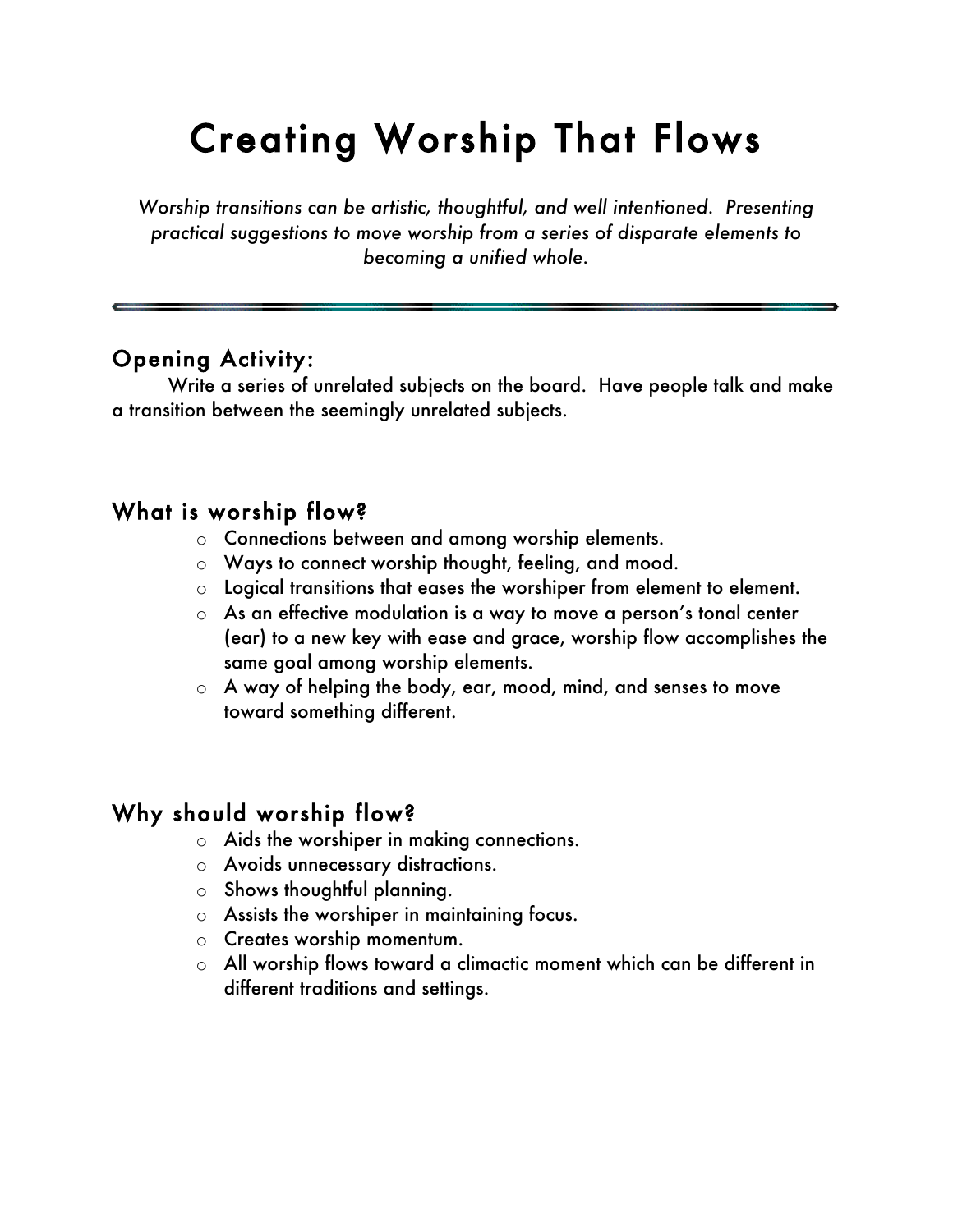#### How is worship flow achieved?

Most effective spontaneity is planned. Spontaneity usually exposes our weaknesses. Must be carefully planned and rehearsed. Write it down.

## Hindrances to Worship Flow

- o Too much talking.
- o Spontaneous or unprepared talking or banter.
- o Nervous comments and stereotypical remarks.
- o Abrupt shifts that are not prepared or set up.
	- **Musical styles**
	- **Tempo**
	- Volume
	- Keys
	- **F** Themes
	- Moods
	- **Lighting**
	- **Presentation methods**
	- Abrupt movements walking forward, change of presenter, etc.

### Examples of Poor Worship Flow

- o Christmas Eve service in Missouri
- o Friend's church from California

#### Using bridge elements –

Prayers, scriptures, and others – major marking elements that can serve as dividers or significant transitions in the way major heading functions within an imaginary outline.